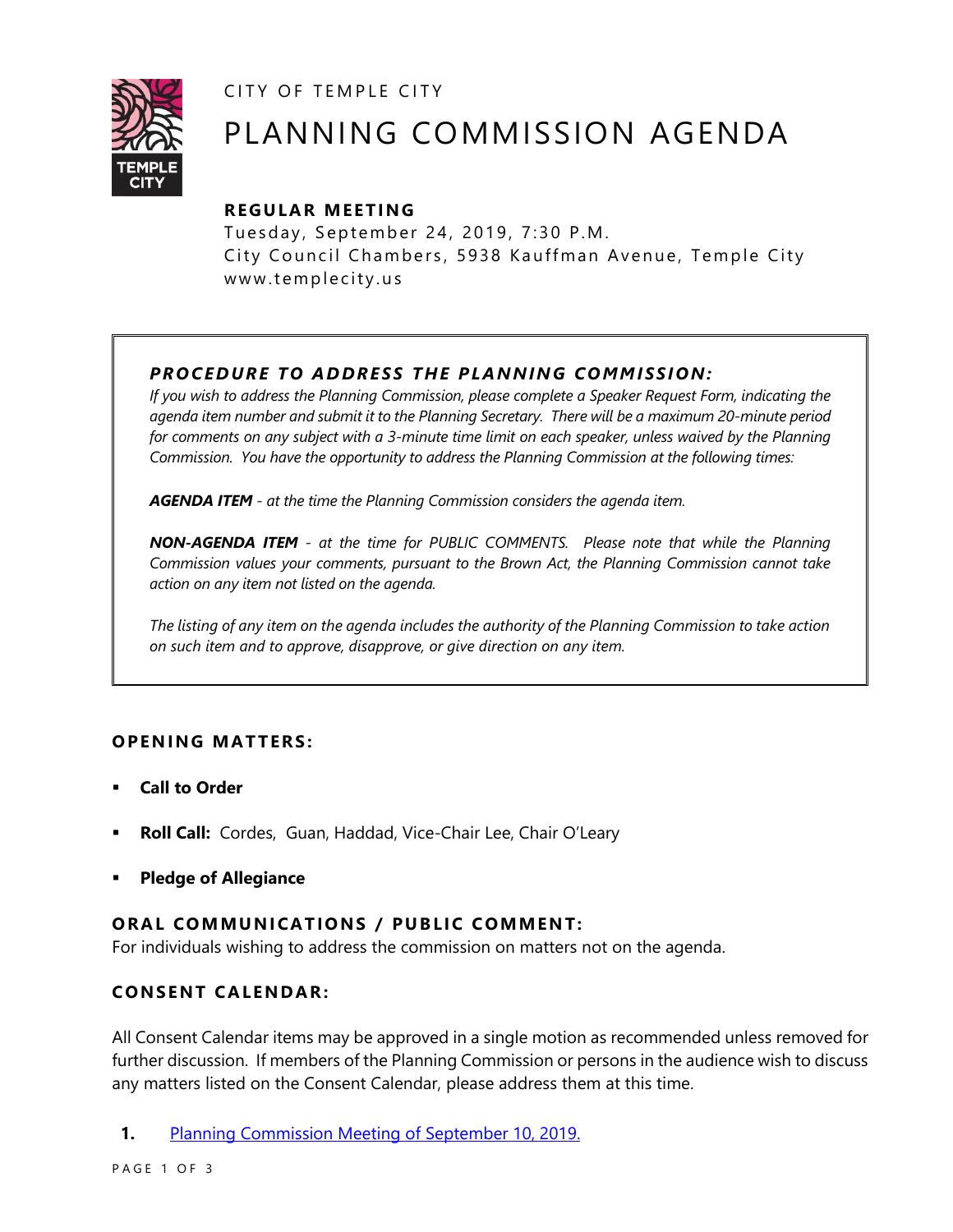## **PUBLIC HEARING ITEMS:**

- **2. PL 18-1159** [A tentative parcel map and major site plan review for a flag lot subdivision and](http://templecity.us/DocumentCenter/View/13184/PL-18-1159-5409-Baldwin-Avenue-Staff-Report-and-Attachments)  [for the construction of a single-family residence on each parcel.](http://templecity.us/DocumentCenter/View/13184/PL-18-1159-5409-Baldwin-Avenue-Staff-Report-and-Attachments)
	- Address: 5409 Baldwin Avenue
	- Recommendation: Adopt the attached Resolution finding that the project is exempt from CEQA and approving File 18-1159 subject to the recommended conditions of approval.
	- Project Planner: Adam Gulick agulick@templecity.us
- **3. PL 17-1045** A request for the approval of a tentative tract map, a site plan review and a zone [variance for the construction of five, attached condominium dwelling units. The variance is](https://www.ci.temple-city.ca.us/DocumentCenter/View/13181/PL-17-1045-6030-Temple-CIty-Attachment-2)  [requested for the permeable lot coverage which is required at 40 percent of the lot area per](https://www.ci.temple-city.ca.us/DocumentCenter/View/13181/PL-17-1045-6030-Temple-CIty-Attachment-2)  [the zoning standards](https://www.ci.temple-city.ca.us/DocumentCenter/View/13181/PL-17-1045-6030-Temple-CIty-Attachment-2)
	- Address: 6030 Temple City Boulevard
	- Recommendation: Adopt the attached Resolution finding that the project is exempt from CEQA and approving File 17-1045, subject to the recommended conditions of approval.
	- Project Planner: Hesty Liu [hliu@templecity.us](mailto:hliu@templecity.us)
- **4. PL 18-1198** [Comprehensive Zoning Code Update](https://www.ci.temple-city.ca.us/DocumentCenter/View/13182/PL-18-1198-Zoning-Code-Update--Attachment-3)
	- Address: City of Temple City
	- Recommendation: Amend the Draft Zoning Code to reflect Alternative D (In the R-1 zone, increase the maximum front-of-the-lot floor area ratio to .4 for lots 80 feet in depth, or less).
	- Project Planner: Scott Reimers [sreimers@templecity.us](mailto:sreimers@templecity.us)